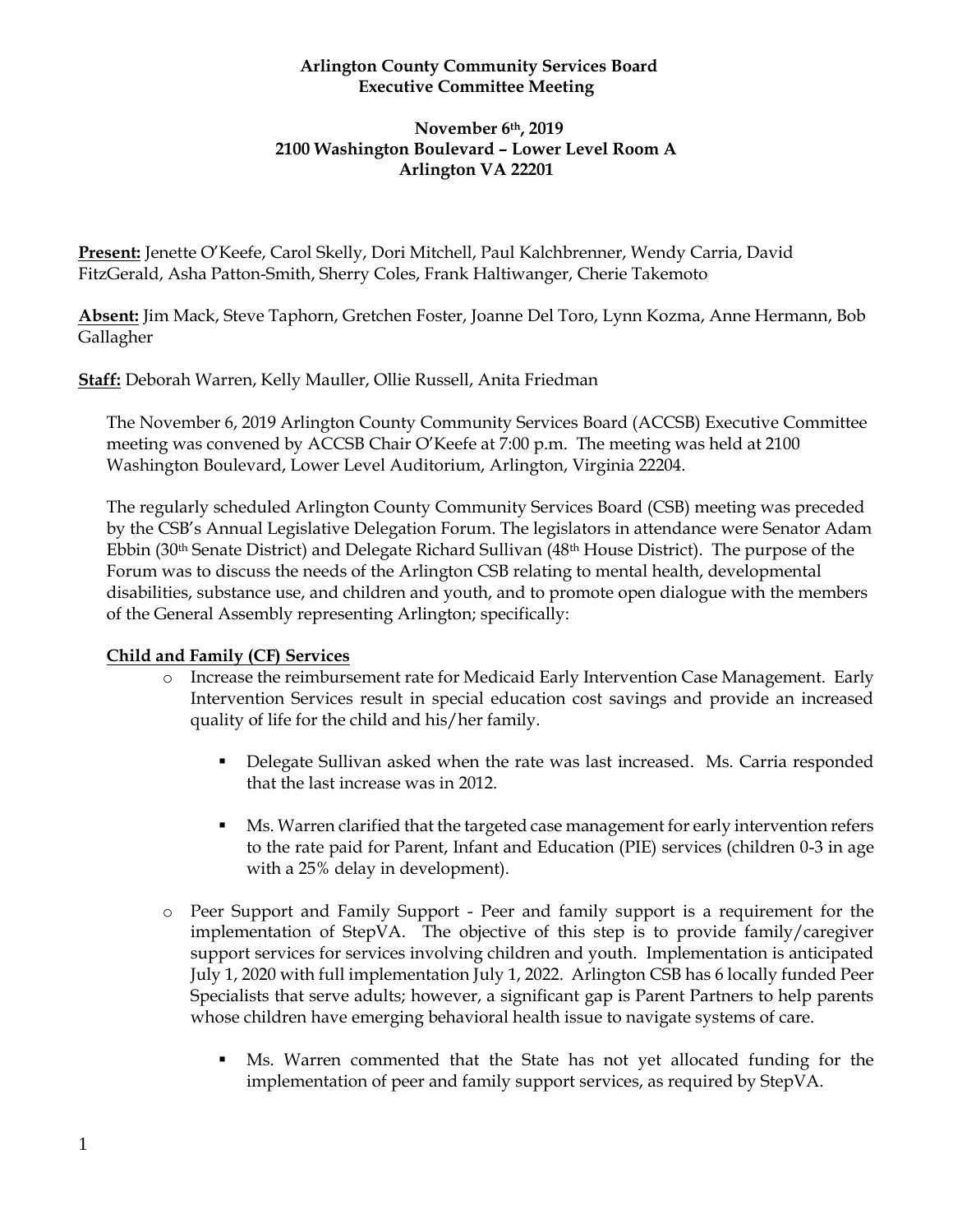#### **Developmental Disability (DD) Services**

- o Support a request by the Arc of Virginia for an increase in the Developmental Disabilities (DD) Medicaid Waiver reimbursement rates for employment, day programs, and residential services.
- Reinstate an age-of-caregiver criterion of 65 years for eligibility for the Statewide DD waiver Priority 1 waitlist. (Only individuals on the Priority 1 list are eligible to be considered for DD waiver allocation.) The current system does not consider caregiver age, which means that aging parents must wait for their health to deteriorate before their family members with DD can obtain a waiver and qualify for residential support. Statewide there are 13,000 individuals on the waitlist.
	- **•** Delegate Sullivan asked how many individuals are on the Arlington wait list. Ms. Warren responded that there are 4 individuals on the Priority 1 waitlist and 40 individuals on the Priority 2 waitlist.
	- **EXECT:** Senator Ebbin asked about State supplemental funding for waivers. Ms. Skelly responded that supplementing State funding is not allowed by the regulations. She added that most of Arlington's funding for DD services is for individuals coming out of the school system who have not yet received a waiver and are on the waitlist. There are 14 individuals graduating this year who will be eligible to receive a waiver. Once an individual receives a State waiver, the funding is converted from local to State.
	- Senator Ebbin asked, if an individual is placed on the Priority 2 waitlist, how long does it take to receive a Priority 1 waiver. Ms. Warren responded that it depends on how many waiver slots Arlington receives.

Ms. Takemoto commented about reinstating the age-of-caregiver criteria to 65 years; adding that, if a parent is not incapacitated, once the individual is 28 years of age, they will move to the Priority 2 waitlist until the parent is incapacitated or passes away.

- **EXECT** Senator Ebbin asked about the difference between a Priority 1 and Priority 2 waiver. Ms. Takemoto responded that an individual first receives a Priority 1 waiver (State funded). She added that, if an individual receives a Priority 2 waiver (Locally funded) and a parent becomes incapacitated, the individual is eligible for a Priority 1 waiver. Ms. Skelly added that the Priority 1 and Priority 2 waivers are based on critical need.
- Senator Ebbin asked how much funding would be needed to fully fund all individuals who require a Priority 1 waiver. Ms. Warren will research the data. There are 13,000 individuals in the State that need a Priority 1 waiver.
- **•** Delegate Sullivan asked if the age of caregiver is always 65. Ms. Takemoto that the age of caregiver was 55 prior to the waiver redesign.
- o Change the method for awarding Statewide reserve waiver slots from a chronological to an urgency-of-need basis.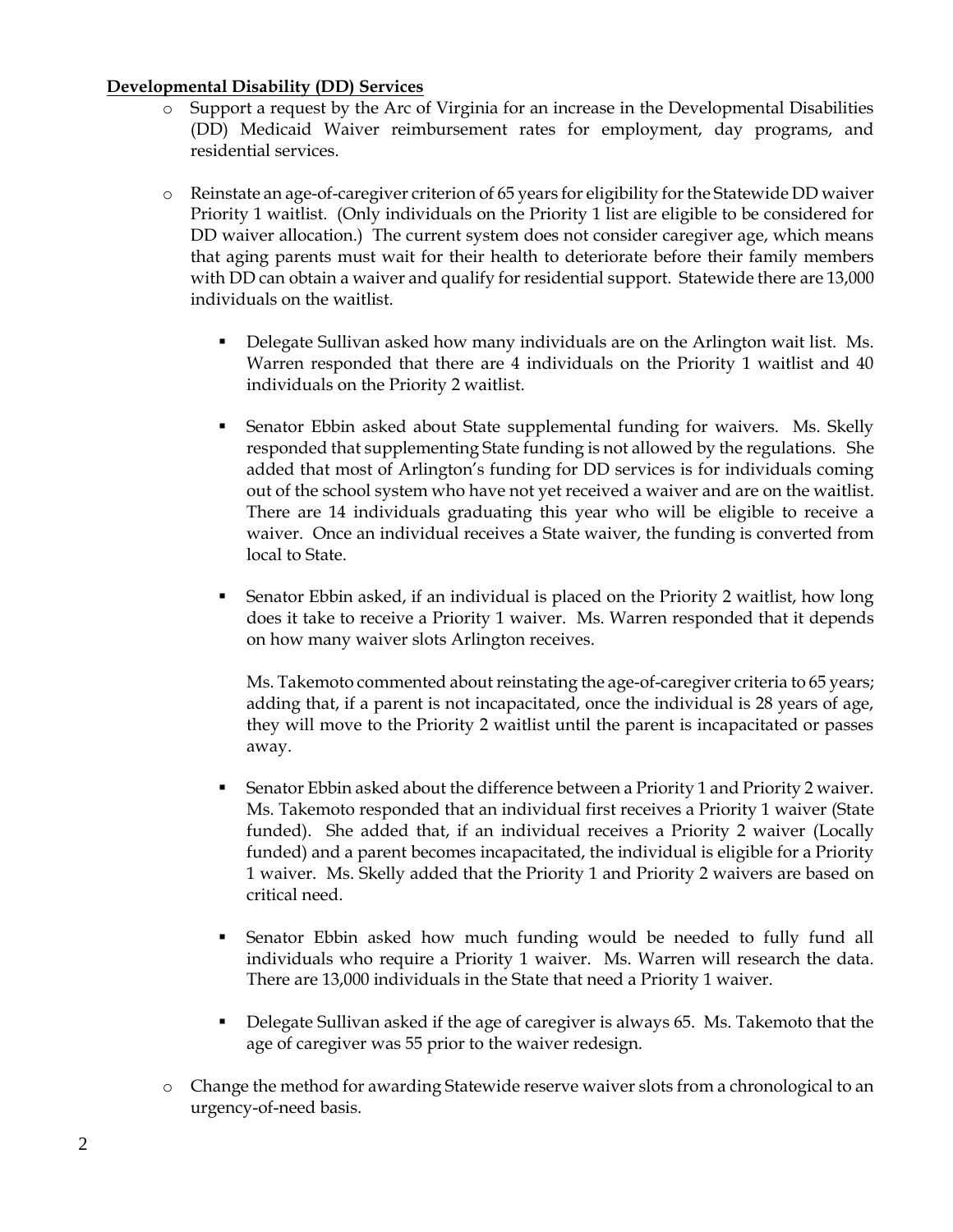o Strengthen measures to prevent sexual abuse of individuals with DD. ACCSB members have been studying this issue in the aftermath of rapes resulting in two pregnancies for clients of a Fairfax day program, but we do not yet have a specific proposal.

#### **Mental Health (MH) Services**

- o Need for more psychiatric beds in state and private hospitals Virginia is currently short 1,000 in-patient intensive care psychiatric beds. There are roughly 55,000 total admissions to psychiatric hospitals in Virginia every year, and 80% of these are admitted to private hospitals with the remaining admitted to State facilities.
- o Mobile Crisis Response (part of STEP VA) funding for Northern Virginia (Region II)
- o Mandatory Outpatient Treatment (MOT) Problems with the existing statute include its inapplicability for patients who lack insight into their illness and are expected to agree to treatment, and too short maximum length of plans (90 days) for them to be effective for most participants.
- o Continued legislation and budgetary support for programs not to criminalize persons with Serious Mental Illness (SMI)
- o Need for more group homes for persons with SMI such as schizophrenia with onsite staff support given the long wait lists. The Assisted Living Facility (ALF) wait is 2 to 3 years because current residents are not expected to move. The supportive apartment wait is up to 2 years because there is limited affordable housing. As the population ages, the need for residential supportive care apartments and ALF group homes will only continue to increase.
- o The MHC advocates for stringent national background checks of staff and volunteers to help prevent abuse of persons with SMI and DD living in residential homes and participating in day programs.
	- **•** Senator Ebbin asked if background checks are currently being conducted. Ms. Mitchell responded that the MH Committee plans to collaborate with the DD Committee to discuss what can be done moving forward to promote legislation around background checks. She added that work is also being conducted with staff to develop policies and procedures to assure that best efforts are being made for criminal background checks.

#### **Substance Use Disorder (SUD) Services**

- o The restoration of the Medicare Expansion cuts remains a high priority for the SUD and the CSBs across the State. Medicaid expansion has allowed the CSB to provide more individuals with SUD services, but there are still many who do not qualify for Medicaid. When paired with the reduction in funding from the State general fund, the Arlington CSB continues to face a significant shortfall in funding.
- o The SUD supports continued full funding for STEP VA so that it may continue to help more people with SUD find treatment and support. Additional funds should be appropriated to support outpatient services - a goal set by the General Assembly in the authorizing legislation.
- o The SUD Committee would urge our State legislators to remain vigilant and to guard against complacency when it comes to addressing the SUD epidemic in Virginia. The SUD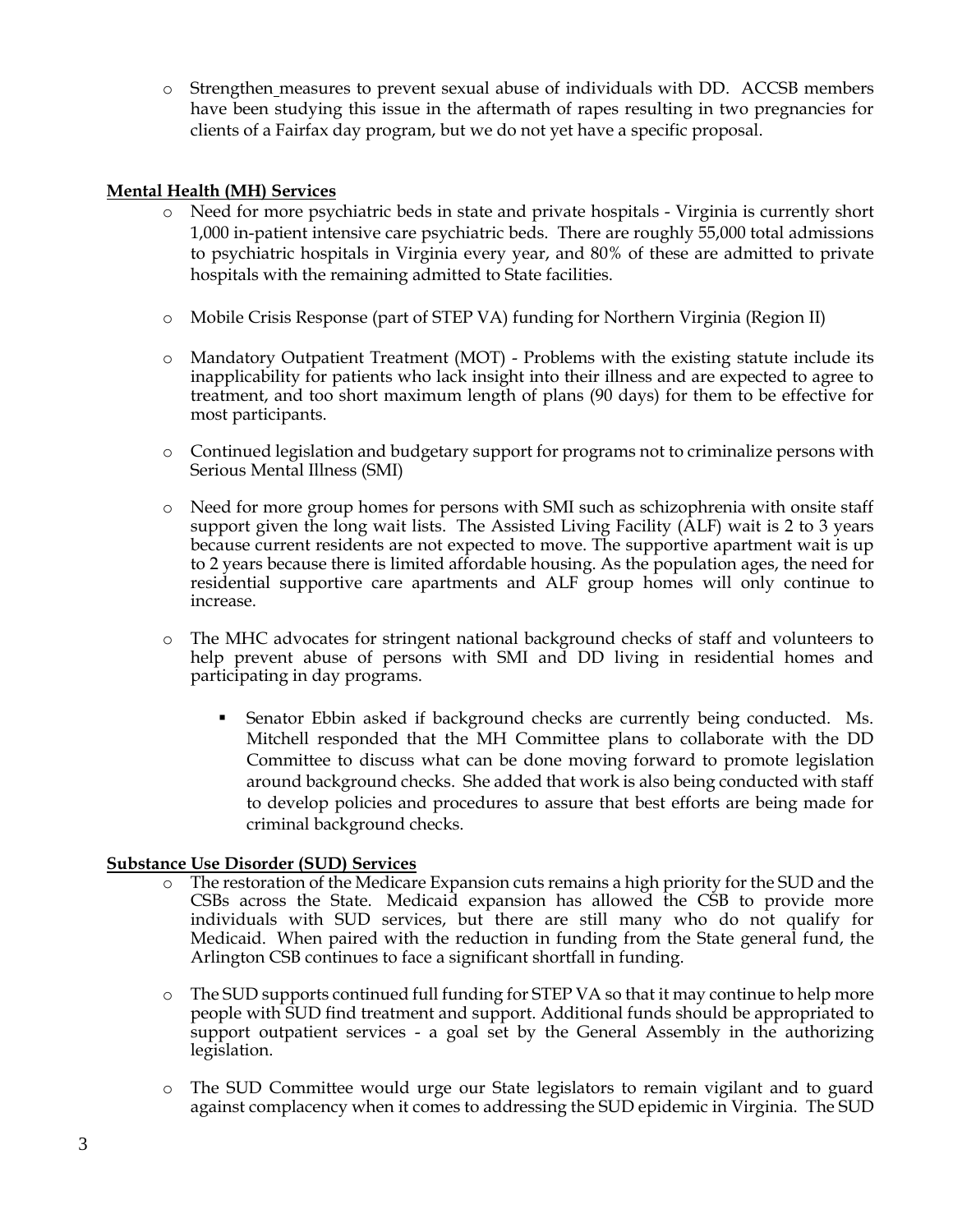Committee urges our delegation to look at innovative ways to spend federal STR/SOR funds in 2020, providing a greater focus on recovery supports including housing, education, job training, and finding employment.

Chair O'Keefe asked the legislators if they have any additional questions or comments.

Senator Ebbin stated that he visited a group home program in Fairfax for individuals who were circumventing being admitted to a psychiatric hospital or discharging from a psychiatric hospital without a Post Hospitalization Program. He asked what, if any, agreement exists with the Virginia Hospital Center (VHC).

Mr. FitzGerald responded that, in the negotiations for the County's land swap deal with VHC, VHC had agreed to include an Intensive Outpatient Treatment program. He added that, just recently, VHC notified the community that they are not going to follow through with the program.

Ms. Friedman noted that implementing an Intensive Outpatient Treatment, with conditions as to how the plan would be designed, were agreed to in the site plan conditions. Ms. Warren stated that the CSB will contact the County Manager and report back to CSB County Attorney Liaison, Pat Carroll.

**EXECUTE:** Senator Ebbin, referencing red flag laws, asked if DHS ever encounters individuals with a firearm who could pose a substantial threat to themselves or others but have no authority to address the situation.

Ms. Friedman responded that DHS has a Project Peace Program, which is community coordinated response to domestic violence and sexual assault. Project Peace is composed of the Sheriff's Office, the County Board, Arlington Police, the Commonwealth Attorney, the Magistrate, DHS staff and Community Partners. Ms. Friedman stated that legislation was passed for a firearm protocol. The protocol states that when an individual has a protective order against another individual, who is a threat in terms of violence, the court can order the police to remove the firearm or request that the individual turn in the firearm. She noted that the protocol is only utilized for individuals with a protective order in place.

Ms. Carria stated that Arlington has a Lock and Talk Program. She added that DHS provides a free locking mechanism for guns and medications to families who request them.

Ms. Warren reported that draft revisions have been posted to the rules and regulations for licensing providers of behavioral health services. Behavioral Health Services are licensed by the Department of Behavioral Health and Developmental Services (DBHDS). Ms. Warren stated that the revisions create multiple and direct conflict with the statutes that are already included in the Code of Virginia and create administrative burdens for providers.

Delegate Sullivan asked if the revisions have gone before the regulatory town hall process. Ms. Warren responded that the town hall process closed November 1st . She added that the Northern Virginia Regional CSBs have requested language be added to specifically exclude CSBs from the provisions.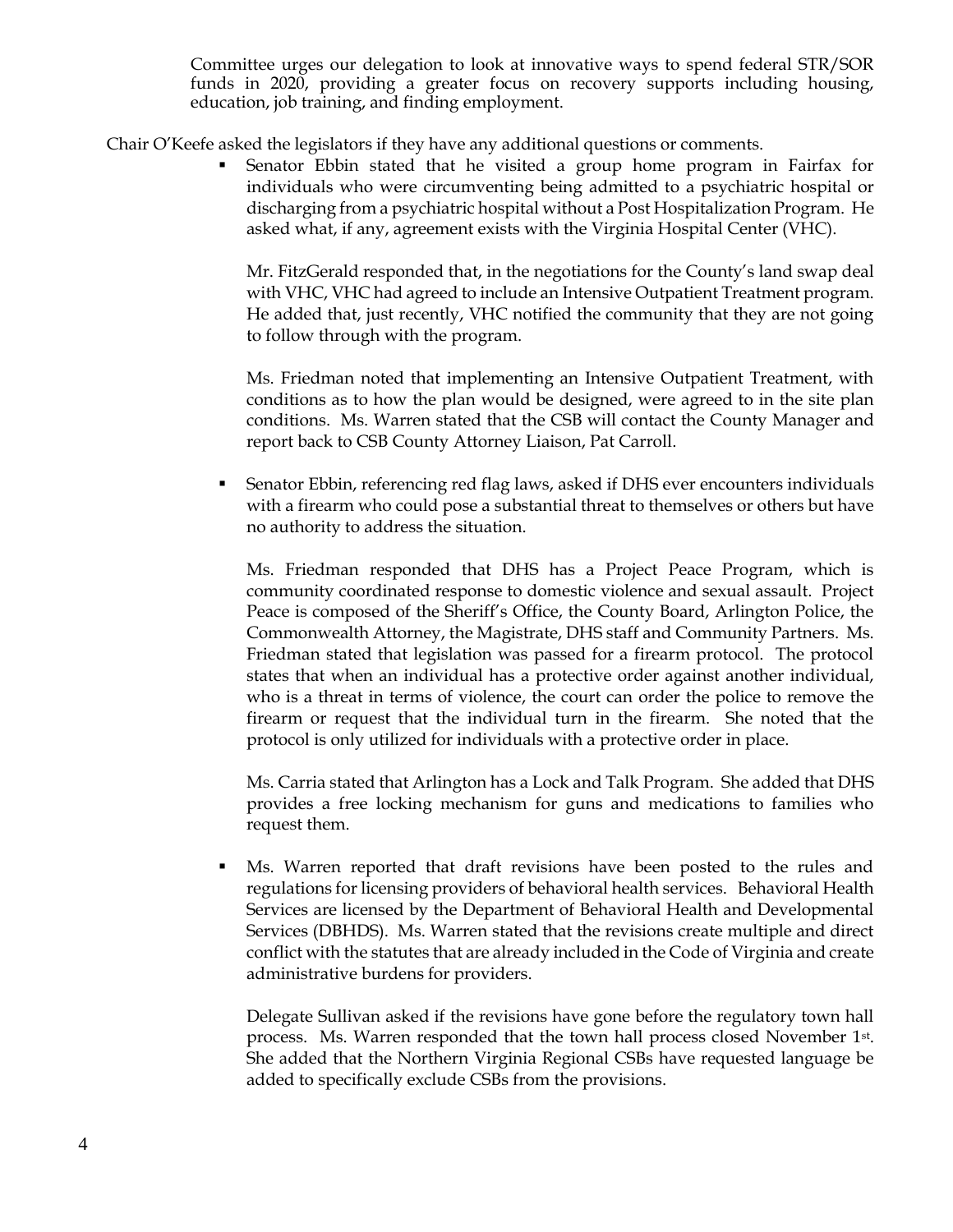- **■** Ms. Warren reported that another VACSB priority is to request funding to create a student loan repayment program specifically for behavioral health providers.
- Delegate Sullivan asked about the Northern Virginia Regional CSB Executive Directors. Ms. Warren responded that the CSB Executive Directors coordinate regional care and planning and are collaboratively involved in regional initiatives. She noted that the CSBs share some funding and have shared responsibility of several regional contracts.

Chair O'Keefe thanked the legislators for attending.

## **Approval of the October 14, 2019 Executive Committee Minutes**

Chair O'Keefe called for a motion to approve the October 14, 2019 ACCSB Executive Committee meeting minutes. Mr. FitzGerald motioned to approve the minutes, Ms. Skelly seconded the motion, and the minutes were approved with no amendments.

#### **CSB Chair Report**

- Chair O'Keefe thanked the presenters for speaking at the CSB Legislative Delegation Forum.
- Chair O' Keefe opened a discussion about the CSB orientation for new and current committee members held on October 29th. She stated that there were presentations for each area of CSB service and that the orientation was well done. She asked the committee for any comments or suggestion.

Ms. Skelly suggested that the orientation place more emphasis on organizational structure and relationships and less emphasis on the content of services.

Chair O'Keefe suggested having additional handouts from all areas of service and rotating the orientation leader.

Ms. Mitchell commented that the orientation is a good opportunity for new members to learn but that it is also good for veteran committee members to attend. She suggested holding the orientation every other year and, if so, the CSB could dedicate one hour at the annual retreat to discuss organizational or program changes.

# **CSB Executive Director's Report**

- Ms. Warren announced that, long-time advocate, Betsy Greer, passed away on November 3rd. She stated that the funeral will be held on Thursday November  $21<sup>st</sup>$  at 2:00 p.m. at the Unitarian Universalist Church in Arlington. Ms. Mauller will forward information about the funeral services to the committee.
- Ms. Warren opened a discussion about the Mental Health Committees request to post resources in a more accessible format on the County website. She distributed a handout of a proposed resource portal page created by DHS Communications Manager, Kurt Larrick. Ms. Warren provided a timeline of the project plan.

The steps in the process are as follows:

- o Inventory conduct inventory of resources listed across DHS sites (and new list from the Mental Health Committee) November 4th – 15th
- o Draft Create working draft portal page November 18th 22nd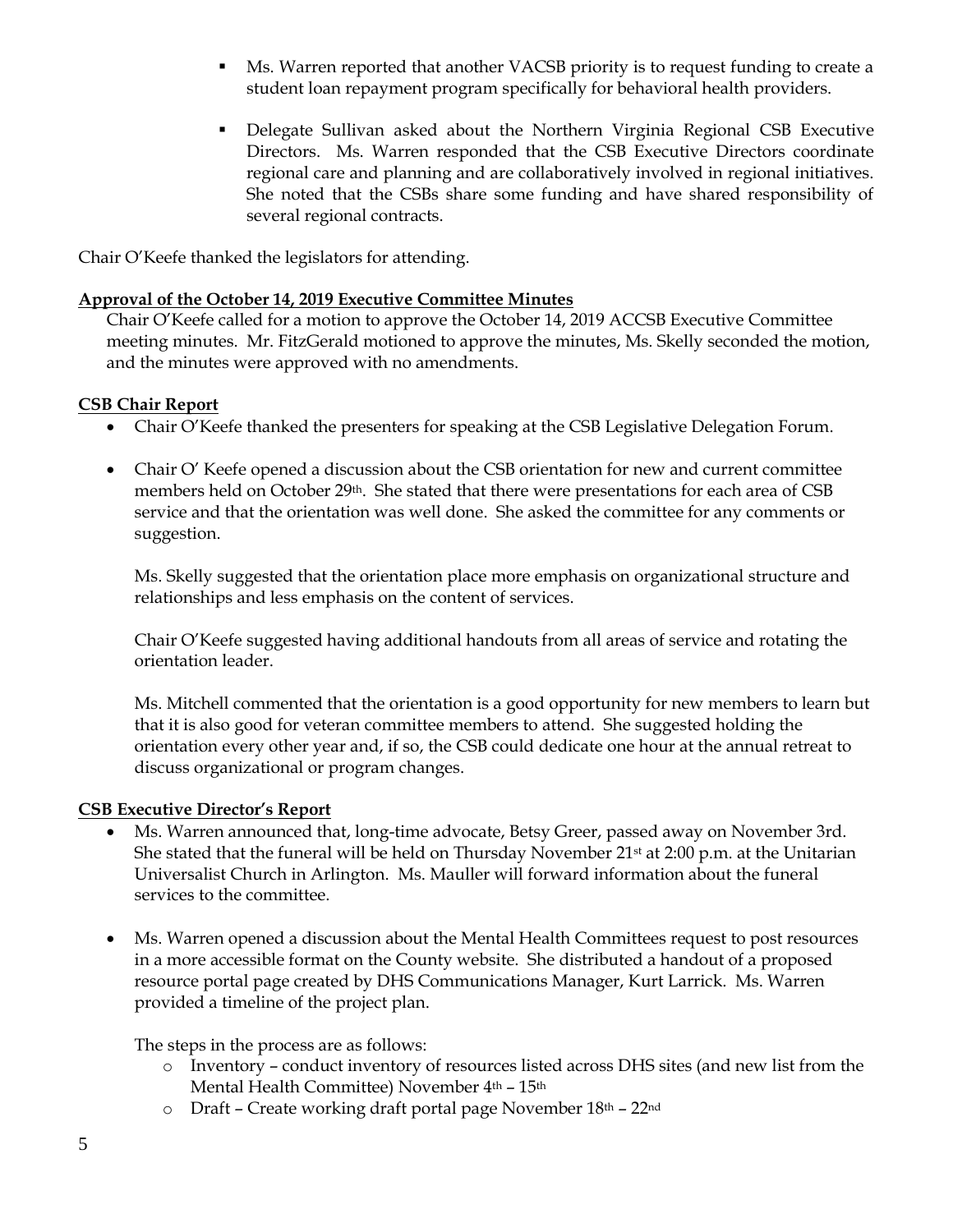- $\circ$  Review Share with staff SME and CSB November 25<sup>th</sup> December 6<sup>th</sup>
- o Refine Make changes based on feedback December 9th 13th
- o Launch Use DHS/County communications vehicles to spread word of new resource December 18<sup>th</sup>
- o Maintain Review periodically to ensure information is accurate and up to date

Ms. Mitchell will send the mental health committees working draft plan to Ms. Warren.

- Ms. Warren stated that DHS has submitted its base budget to the Department of Management and Finance. She added that DHS is scheduled to meet with the County Manager on December  $6<sup>th</sup>$ .
- Ms. Warren reported that the signatories of the Behavioral Health Docket application have held four work sessions. She noted that the new draft application includes a pre-plea track. A public forum will be held on November 18th at 2100 Washington Boulevard in the auditorium from 6:00 p.m. to 8:00 p.m.

Ms. Skelly asked if public comment will be allowed. Ms. Warren responded that she will inquire about the format of the forum.

Ms. Mitchell followed up on a previous conversation about a member of the CSB serving on the Behavioral Health Docket Committee. Ms. Warren responded that it would not be appropriate for a member of the public to serve on the committee because the committee discusses actual cases. She noted that it would be appropriate for the Chair of the CSB to be representative at the quarterly oversight committee meetings.

Ms. Warren stated that the Office of the Executive Secretary of the Supreme Court confirmed that the Docket can be modified as needed.

• Ms. Warren stated that Dr. John Palmieri would like to provide a brief presentation about changes in our crisis system at the November 20<sup>th</sup> full board meeting. The committee agreed.

# **Additional Information**

• Ms. Skelly asked if there is information available about who investigated the incident of rape at MVLE and if there are results of the investigation available. Ms. Warren responded that she will contact the Executive Director at MVLE and speak with Daryl Washington, who manages the MVLE contract.

Ms. Mitchell commented that MVLE should have completed an analysis about what could have been done differently to prevent the abuse. Ms. Skelly responded that MVLE may not be able to discuss the details due to civil litigation.

• Mr. FitzGerald asked about the procedure, moving forward, to address VHC backing out of a portion of the site plan agreement. Ms. Warren responded that she will speak with Ms. Friedman to develop a plan.

# **Upcoming Items for CSB Full Board Meeting on November 20, 2019**

• Lizabeth Schuch, Recovery and Wellness Manager, Behavioral Healthcare Division, was nominated to receive the November 20, 2019 CSB Staff Recognition Award.